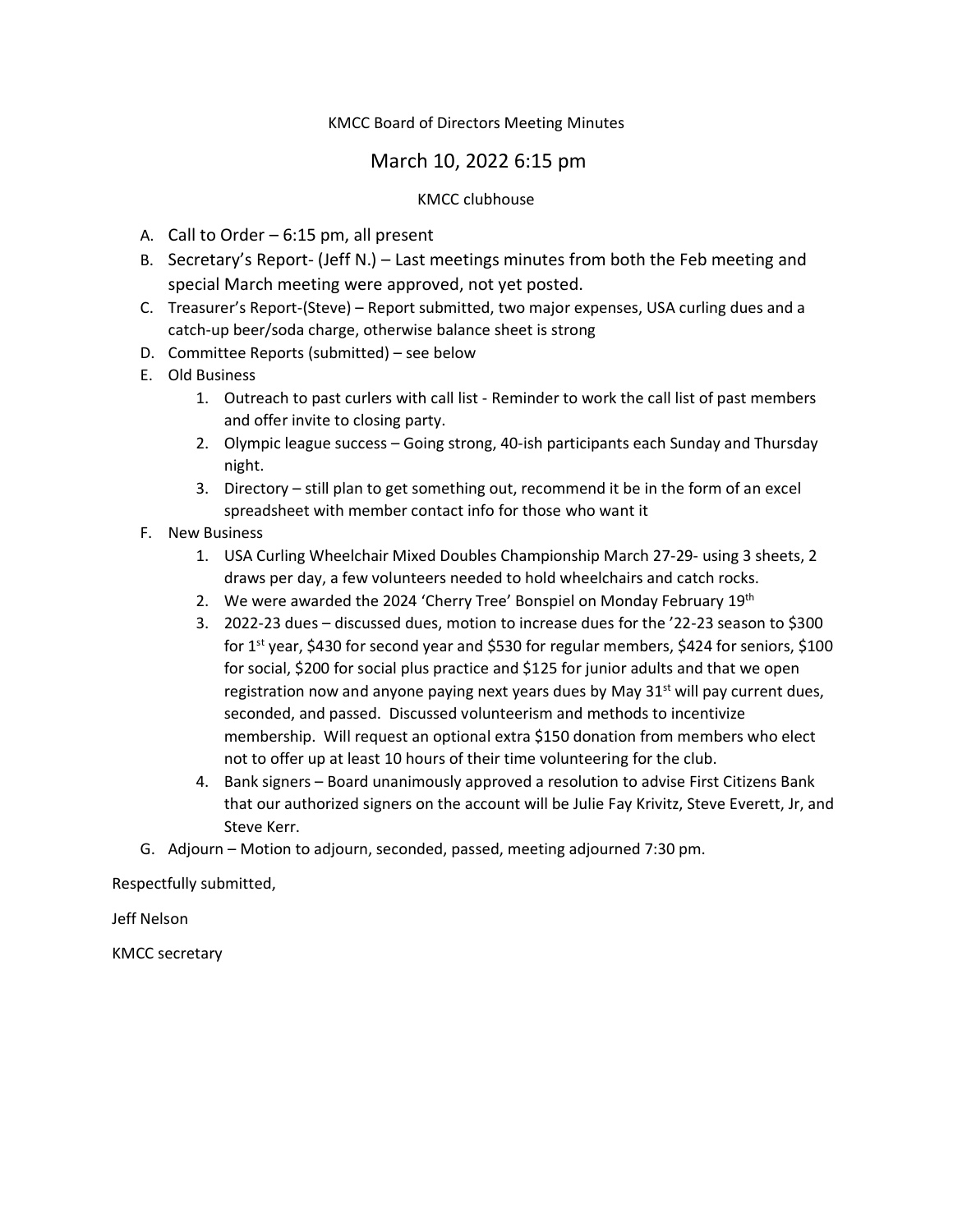#### **Treasurer's Report** – **Steve Everett, Jr. March 2022**

#### **Income Statement**

- Minimal income activity

o Revenues (and expenses) from completed Cash Spiel, Classic Bonspiel and several

corporate events will not post until March financials

- Significant expenses: USA Curling dues paid and Beer & Soda catch-up invoice

- YTD Income Statement shows net negative \$15k on cash basis, which while not ideal aligns with

our January projections. Pending reconciliation of open spiels and corporate events will

positively influence that in March.

#### **Balance Sheet**

- Remains strong
- Added line item for Curling Stone depreciation
- Completed liquor inventory in February, new asset category will be added to the Balance Sheet
- effective in March

#### **Other Comments**

- Completed Tax Year 2020 depreciation entries, working with Tax Accountant to prepare filings
- March will be a strong income month from a P&L standpoint
- o Catch-up accounting for Cash Spiel, Christmas Raffle
- o Classic, Mixed, and 5&Under will all certainly post
- Preliminary review for the Classic looks like it will net \$1000
- Preliminary review for the Mixed looks like it will net over \$2500
- I will be working with Men's committee to complete accounting around the Men's in March as well
- o Olympic Curler revenue (approx.. \$3k) will post in March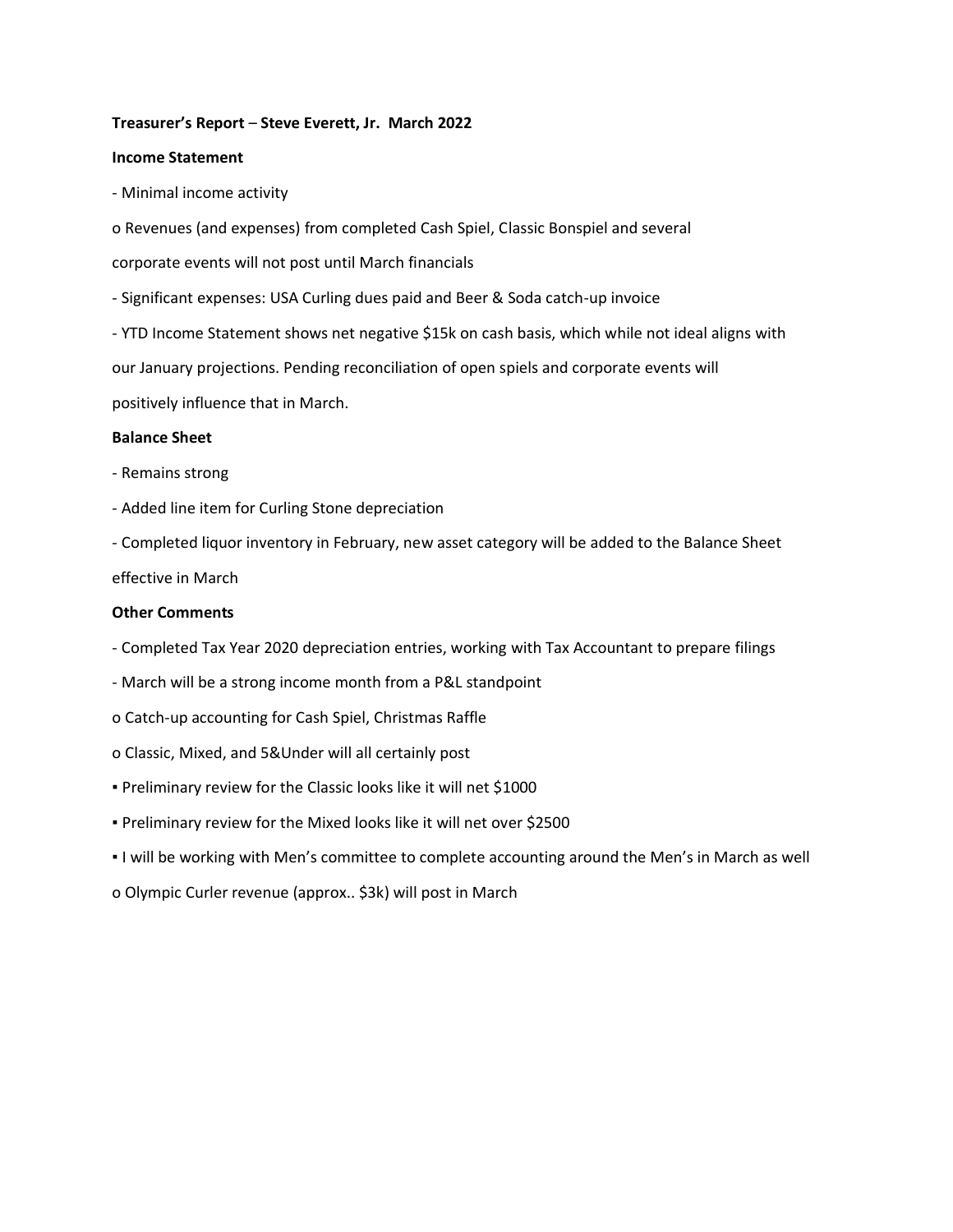## **Club Instruction/Promotions Report – Nikki Raine**

Juniors finished up the end of February-thank you to the main volunteers: Jason Lee, Frauke, Jake and Herb. Herb set up a dinner the last night through one of the parents. There are a few juniors who have become more involved and who I believe will continue to pursue curling.

Outside events-I don't have all of the totals as Steve has been helping with so many.

KMCC HS field trips- 4 days with 2 classes each day. They brought in some volunteers of their own-super helpful. Invoice information given to KMCS for payment (\$460/students-not including volunteer help).

A few member events held for \$5/person.

Outside event with Paul Davis-went very well and have a prospective advertising gig for in ice ad.

Augustine Academy school event hosted by Jeff White-went well and some parents interested.

Husco event-instruction by Steve and Aaron Fralish.

Pewaukee HS field trip-same teacher from last fall-new students. Great event (planning on bringing in \$670)

#### **Membership Report – Jeff Nelson**

Hosted 5 olympic learn to curl sessions (2 on 2/6 and 3 on 2/20), bringing in approximately 40-some Olympic members. Was planning a late season learn to curl opportunity but there is really no time remaining on the calendar with corporate and member events already scheduled.

#### **Ice Report – Adam Passo**

The power went out at 10:30 Saturday night, in the middle of the U5 Bonspiel (tree fell into a local powerline), it was out for 12 hours, but we didn't lose ice and they resumed curling at 11:30 on Sunday.

We had a false ammonia detector alarm Wednesday night; I have logged a call with the repair folks. We were fooling around with problems with that unit last fall. I hope we don't have to replace it. The good news is, we don't have an ammonia leak.

No takers on the apprentice thing for the wheelchair mixed doubles event, yet. There have been a few more helpers recently, and I have been encouraging them to learn more. Stay tuned.

I think we are in good shape for the Men's. We are putting in mid-day scrapes on both Friday and Saturday; I don't know if I like it but the ice should be excellent (unless the weather goes real warm)